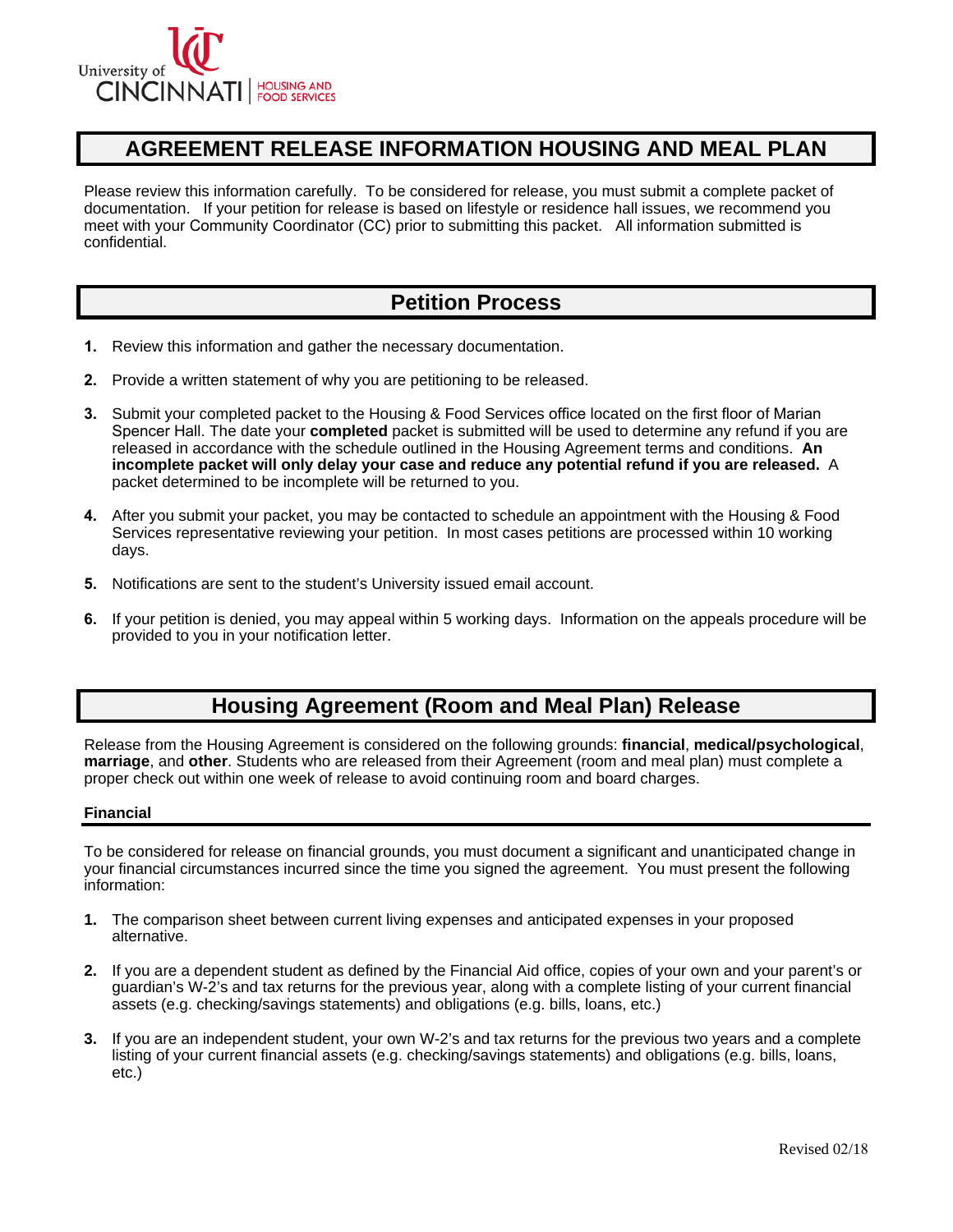**4.** Documentation regarding the change in the student's or other financially responsible person's circumstances, for example:

Employment loss: Letter from employer stating and circumstances of termination, date of notification of termination, length of layoff, and any benefits received.

Unforeseen expenses: Bills from auto repair, home repair, health care, or other services, along with insurance and benefits reimbursements, co-pay requirements, etc.

#### **Medical/Psychological**

 DOCUMENTATION form. Please note that all medical documentation is subject to review by Disability Services. To be considered for release on medical/psychological grounds, you must document medical or psychological conditions affected by residence hall life. Your physician must complete and return the MEDICAL **As most people in the Cincinnati area suffer allergies no matter where they live, allergies are not considered an acceptable reason for release.** This is supported by University Student Health Services.

#### **Marriage**

To be considered for release on grounds of marriage, you must document your marriage or impending marriage to occur within two (2) weeks. You must present the following information:

**1.** A marriage certificate for a completed marriage; **or** a marriage license for an impending marriage within two academic weeks. Certificate of completed marriage must be presented within 30 days.

#### **Other**

For all other petitions, you must meet with the Associate Director of Housing & Food Services to determine what documentation is needed. **The desire to live elsewhere, roommate conflicts, or hall related concerns are not grounds for release.** 

# **Meal Plan Release**

Release from the meal plan is considered on the following grounds: **financial**, **dietary**, and **other.** 

#### **Financial**

Submit the information outlined in the Housing Agreement Release financial section listed above. Petitions without documentation will be considered incomplete and returned to the student.

#### **Dietary**

To be considered for release on dietary grounds, you must document medical or religious concerns that you believe cannot be met by the meal plan.

- **1.** For medical concerns, the MEDICAL DOCUMENTATION form included in this packet must be completed by your doctor and submitted with the petition. This completed packet will be forwarded to Disability Services for a recommendation. Upon receipt of the recommendation, you will be advised of the decision in a written notification letter sent to your UC email address.
- **2.** For religious concerns, outline your dietary needs and include documentation from your clergy with the petition.
- **3.** For reasons other than medical or religious, please provide a detailed explanation and any supporting documentation in your written statement. You may be contacted to schedule a meeting to discuss you scenario in more detail. In some cases your needs may be able to be met via special arrangements.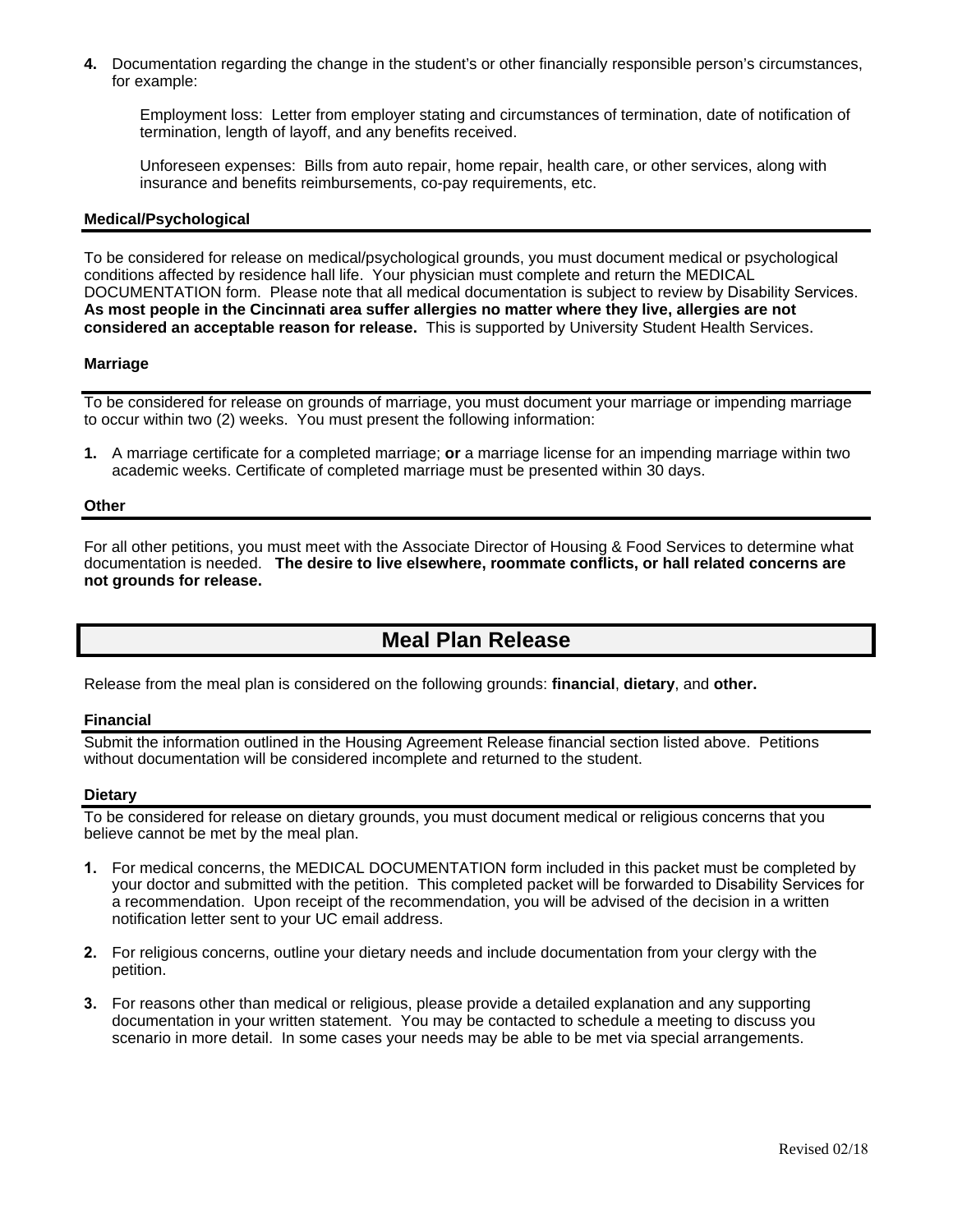# **Petition Information Form**



| <b>Student ID#: M</b><br>Name:                                    |                                  |                               |                        |               |     |  |
|-------------------------------------------------------------------|----------------------------------|-------------------------------|------------------------|---------------|-----|--|
| <b>Current Hall Address</b>                                       |                                  | Phone #                       |                        | Date of Birth |     |  |
| <b>UC Email Address</b>                                           |                                  |                               |                        |               |     |  |
| <b>Permanent Address:</b>                                         | <b>Street</b>                    | <b>City</b>                   |                        | <b>State</b>  | Zip |  |
| Rank:                                                             | <b>Freshman</b><br><b>Senior</b> | Sophomore<br>Graduate         | <b>Junior</b><br>Co-Op |               |     |  |
| <b>Financial Classification:</b>                                  |                                  | Independent<br>$\blacksquare$ | <b>Dependent</b>       |               |     |  |
| List the semesters in which you have lived in UC Residence Halls: |                                  |                               |                        |               |     |  |
|                                                                   |                                  |                               |                        |               |     |  |
|                                                                   |                                  |                               |                        |               |     |  |

| <b>Release sought for:</b> | <b>Type of Petition:</b>                                                                                    |                                                                                          |
|----------------------------|-------------------------------------------------------------------------------------------------------------|------------------------------------------------------------------------------------------|
| Fall<br><b>Spring</b>      | <b>Room and Board</b>                                                                                       | <b>Meal Plan Only</b>                                                                    |
| <b>Summer</b>              | <b>Release sought for:</b><br><b>Financial</b><br><b>Marriage</b><br>Medical/Psych.<br>Other (reason below) | <b>Release sought for:</b><br><b>Financial</b><br><b>Dietary</b><br>Other (reason below) |

## **Please describe your reasons for requesting a release on the back of this page.**

I understand the attached instructions and that it is my responsibility to develop a complete petition packet in accordance with the directions on the Agreement Release Information sheet. Further, I understand that my petition is a request and that I am bound to the terms of the Agreement unless I am formally released.

**\_\_\_\_\_\_\_\_\_\_\_\_\_\_\_\_\_\_\_\_\_\_\_\_\_\_\_\_\_\_\_\_\_\_\_\_\_\_\_\_\_\_\_\_\_\_\_\_\_\_\_\_\_\_\_\_\_ \_\_\_\_\_\_\_\_\_\_\_\_\_\_\_\_\_\_\_\_\_** 

## **Student Signature Date Accord Property Student Signature Date**

*Please submit form via email to uchousing@uc.edu. Additional options include: fax: 513-861-6816, mail: 2911 Scioto Lane, Cincinnati, OH 45221, or in person to the Housing front desk on the first floor of Marian Spencer Hall.* Revised 02/18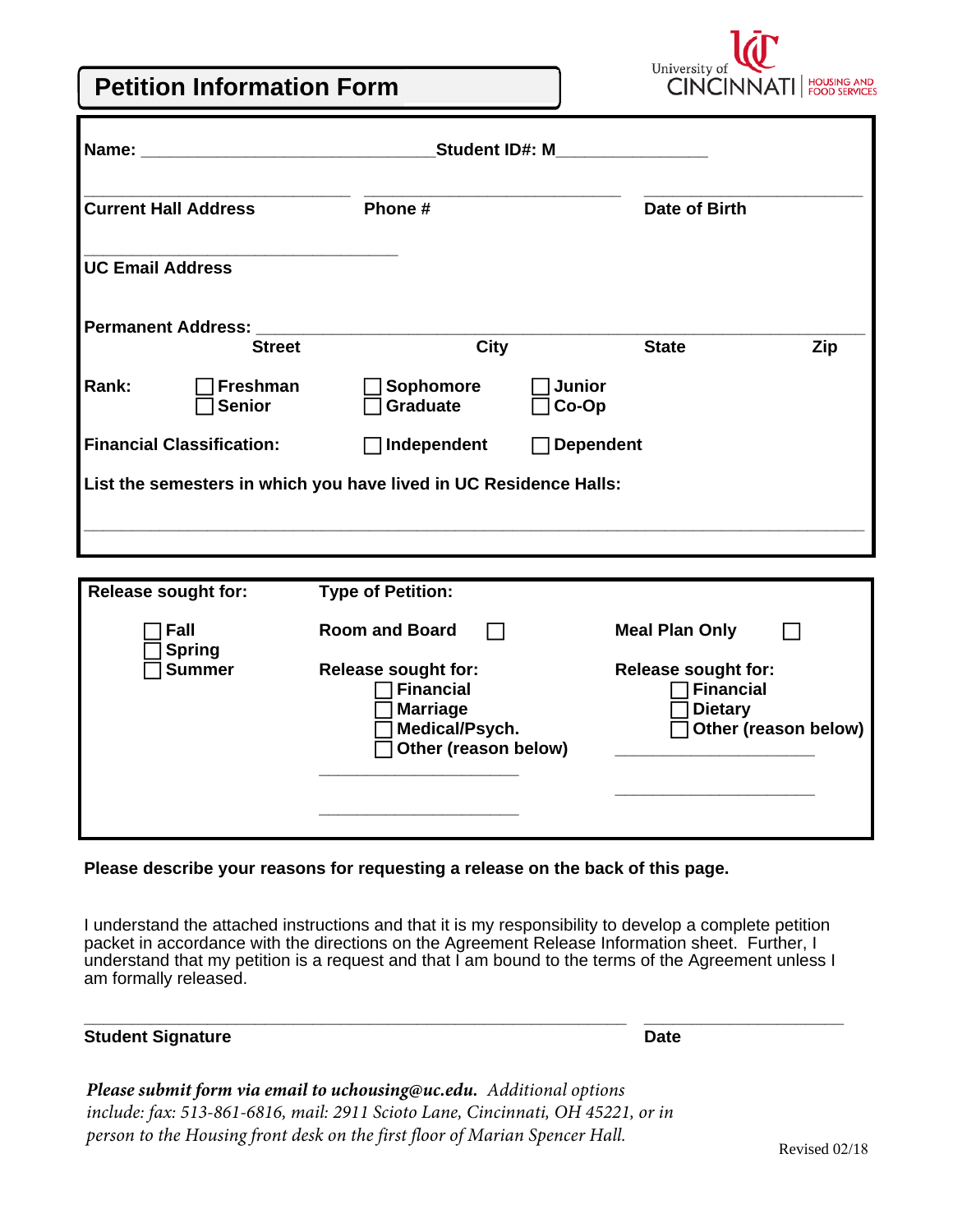

# **MEDICAL DOCUMENTATION FORM**

*(To be completed by Physician)* 

is petitioning for a release from the Housing and/or **Meal Plan Agreement. This Agreement is binding for the academic year. The information you provide will help us to determine whether or not we release the student from this Agreement for medical reasons. Please complete this form in its entirety.** 

**Medical Condition:** 

**Please explain the student's medical condition as related to release from the Housing/Meal Plan Agreement.** 

**What is the housing/meal plan change you are recommending?** 

**Why?** 

## **I. Environment (Housing Release)**

- **A. Please explain the effect of residence hall living on the student's condition.**
- **B. Please comment on the suitability of other residence hall living options, i.e. quiet floors, single rooms, academic floors, etc.**

**C. Please comment on the advantages of the living space proposed by the student.**